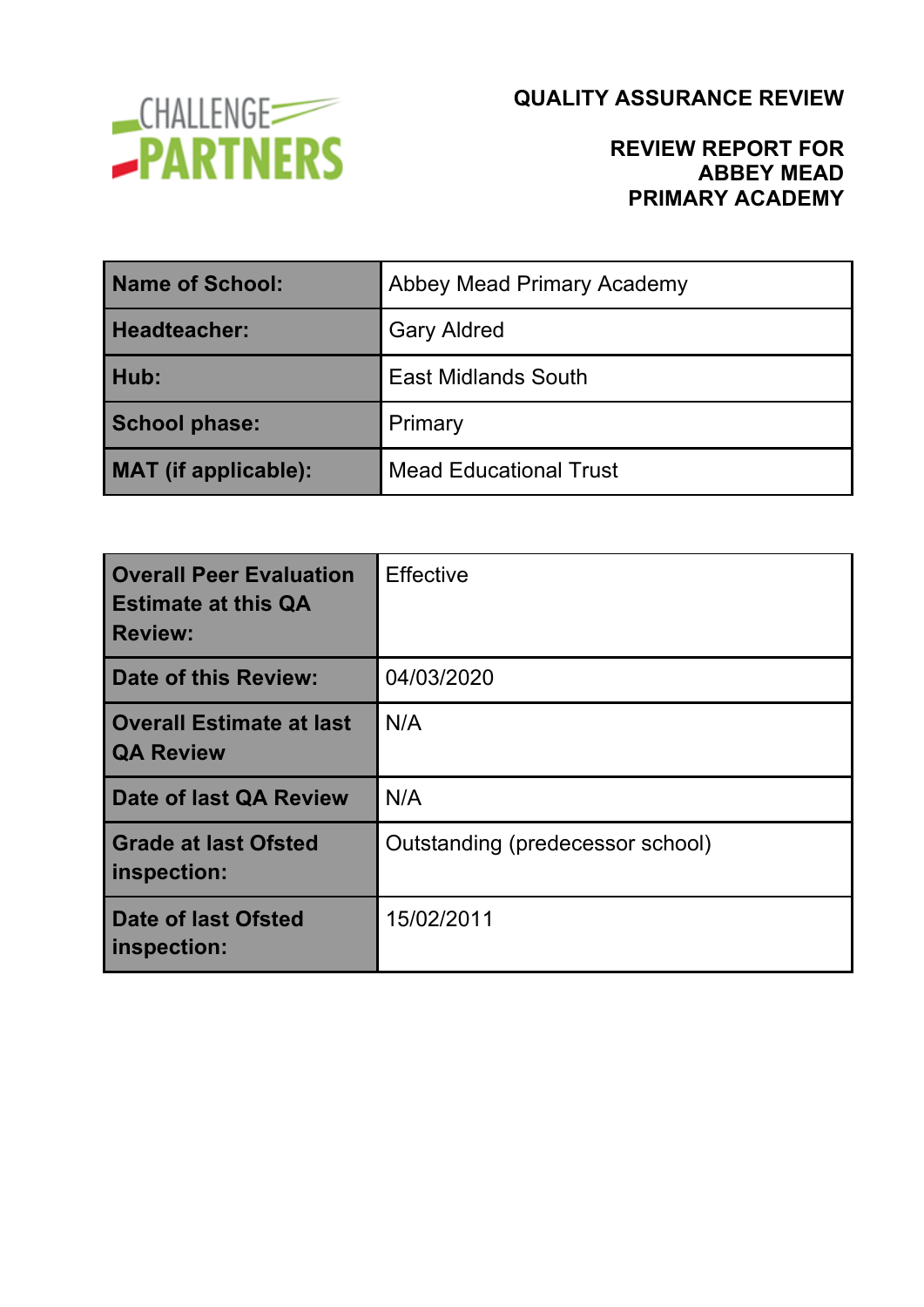

### **REVIEW REPORT FOR ABBEY MEAD PRIMARY ACADEMY**

### **Quality Assurance Review**

The review team, comprising of host school leaders and visiting reviewers agree that evidence indicates these areas are evaluated as follows:

| Leading        |
|----------------|
| Effective      |
|                |
|                |
| None submitted |
| N/A            |
| Effective      |
|                |

*Please note that a Challenge Partners Quality Assurance Review is not equivalent to an Ofsted inspection, and agreed peer evaluation estimates from the review are not equivalent to Ofsted judgements.*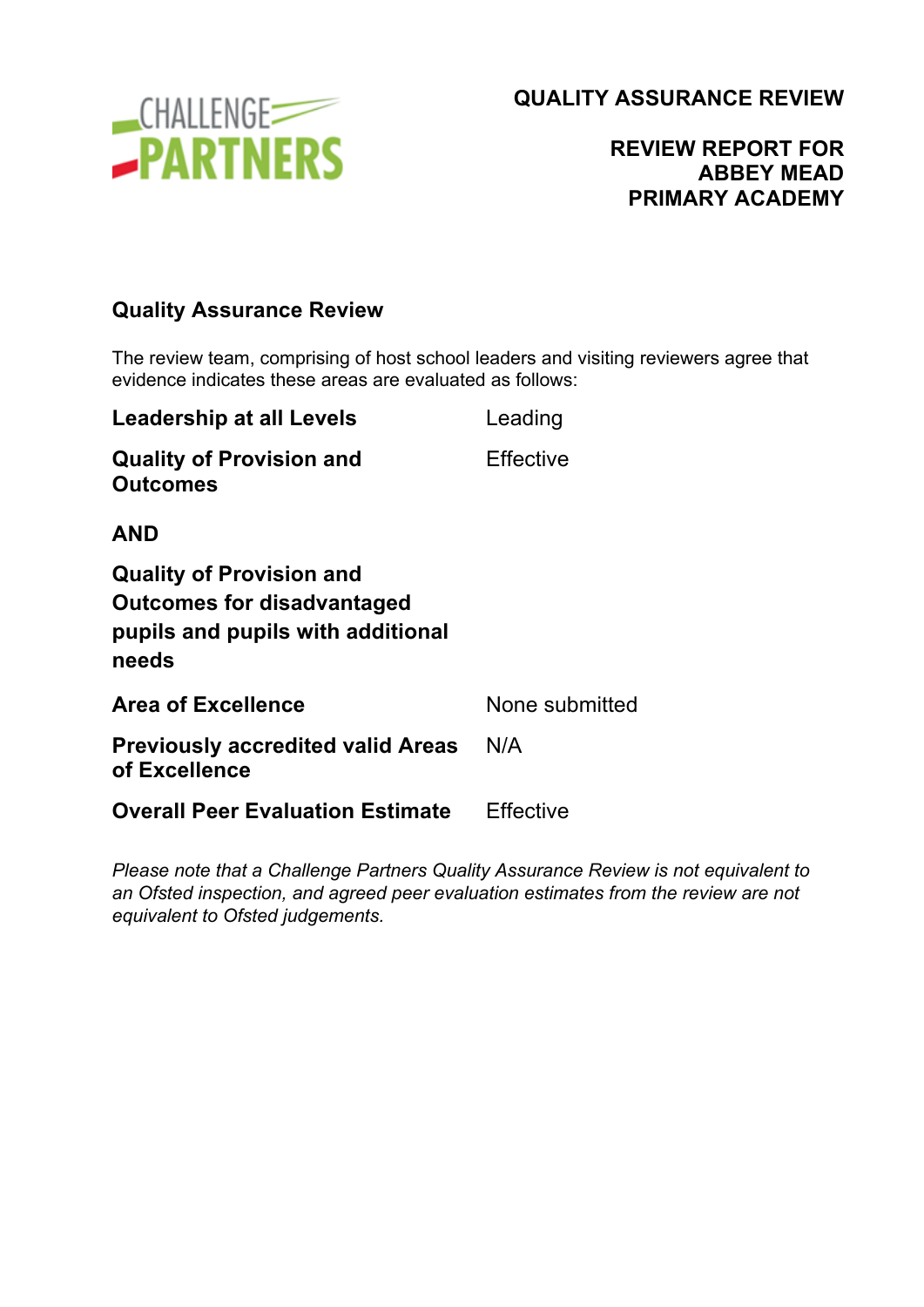**CHALLENGE -PARTNERS**  **QUALITY ASSURANCE REVIEW**

### **REVIEW REPORT FOR ABBEY MEAD PRIMARY ACADEMY**

### **1. Context and character of the school**

Abbey Mead Primary Academy is a three-form entry school with a nursery in a very disadvantaged part of Leicester. It serves a mainly Asian population. Almost all pupils speak English as an additional language (EAL). The headteacher took on the role in January 2019 after having previously worked in another trust school.

The school is one of seven primary schools and three secondary schools in the Mead Educational Trust. All the schools are in Leicester City. Most pupils from the school transfer to a secondary school in the trust. The trust has been supporting the school since September 2018 although the school officially joined the trust in September 2019.

The proportion of disadvantaged pupils is below average, but there are many other pupils who live in multiple occupancy, who are not eligible for the pupil premium grant. The proportion of pupils with special educational needs and/or difficulties (SEND) is high.

The school's vision is encapsulated in its strapline 'Learning every minute of every day.' Its values include teamwork, independence, integrity, curiosity, courage, confidence, creativity, risk taking, empathy and resilience.

This is the school's first Challenge Partners QA Review.

#### **2.1 Leadership at all Levels - What went well**

- The strategic vision at all levels is very strong. All leaders are clear about the school's direction. Leadership is distributed well. The principal has galvanised leaders into a strong force that is rapidly improving the school.
- The programme for professional development has two clear strands that complement one another well. These are personalised professional development for individual members of staff and training for areas of whole-school focus.
- All members of the school community, including pupils, can articulate the school's vision and values. Pupils said, 'The character muscles help to build our confidence. We use them every day.' 'We can trust our teacher to communicate how we're feeling'.
- Monitoring builds on the strengths in the provision and uses coaching to develop staff further. The trust creates opportunities for staff to develop their leadership skills, with the chance to share best practice in trust schools.
- In the past year, the strong pedagogy has moved to a new level, promoting creative flair and really engaging pupils in their learning. For example, pupils have been finding out about how the Second World War affected Leicester, using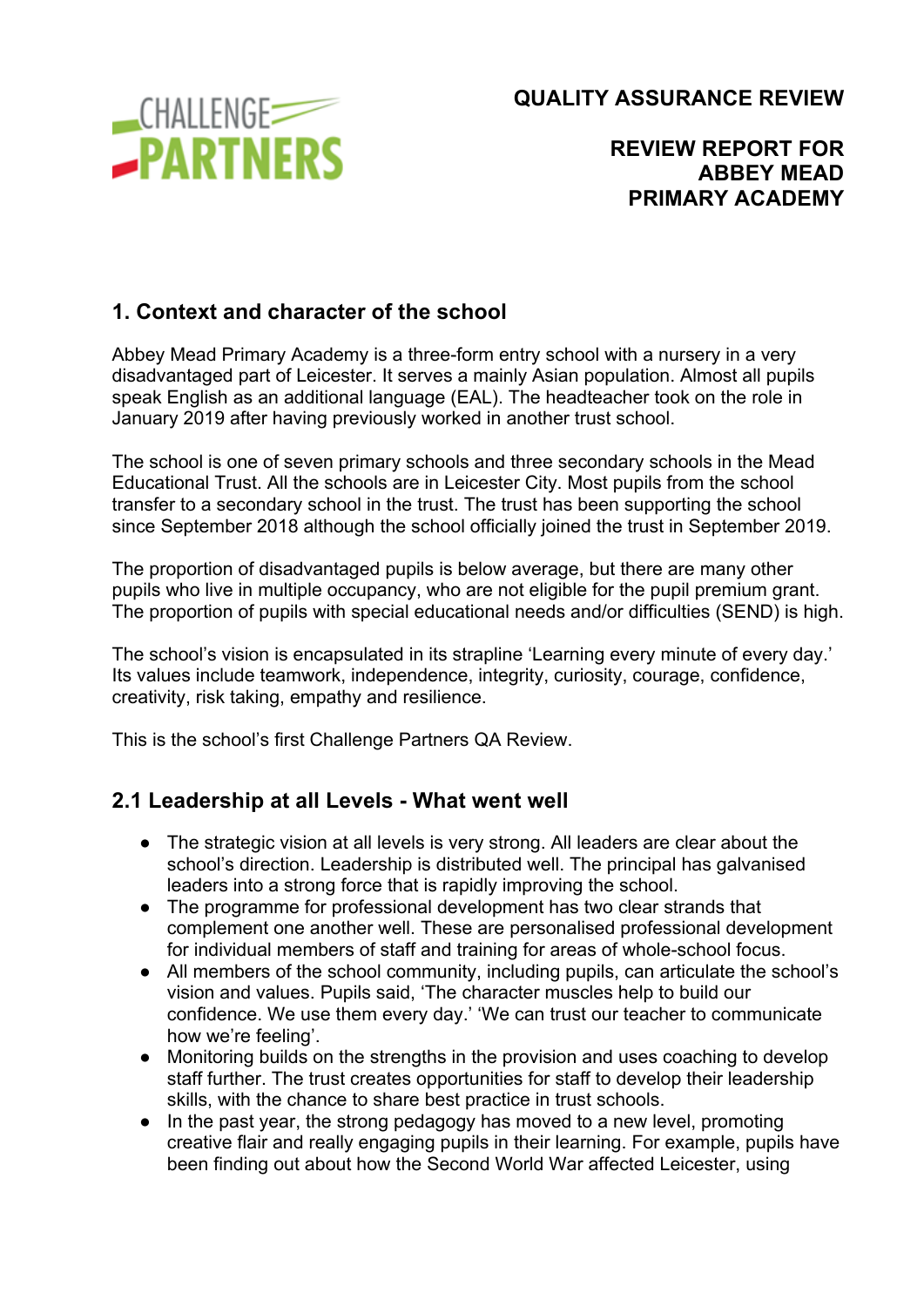

**REVIEW REPORT FOR ABBEY MEAD PRIMARY ACADEMY**

original sources and contemporary photographs.

- Training for middle leaders is very strong and empowers them to take ownership of their roles and make a difference to pupils' achievement in their areas. For example, the Early Years Foundation Stage leader has made the outdoor area more stimulating for children so that they can build their skills through a variety of creative and tactile experiences.
- The climate for learning has been created through strong pastoral support, a highly skilled team of professionals working with pupils and their families to overcome barriers to learning, such as mental health issues.
- The school has done a lot to educate parents in the broader curriculum. Parents are encouraged to join their children on educational visits. Each topic concludes with a 'landing' event to which parents come. These are very well supported. For example, Year 1 studied weather in Leicester and the wider world. The event showcased the work pupils had done. Parents were able to make comments about what they thought of their children's work. The school also makes good use of its Twitter account to keep parents informed.
- The school celebrates cultural and religious events for all, involving families fully. It provides a choice of Indian vegetarian, English vegetarian and meat dinners to suit all tastes. Leaders have taken guidance from the trust and the community about the new relationships and sex education provision. British values are taught through the curriculum.
- The school has close links with local businesses, including the textiles factory next door, restaurants and a green car rental company. These introduce pupils to the world of work. There are also links with the local residential home where pupils visit weekly. Leaders also provide pupils with opportunities to venture outside the built-up urban environment of where they live. For example, as part of their studies on castles, Year 2 pupils visited Warwick Castle.

#### **2.2 Leadership at all Levels - Even better if…**

- …leaders further improved the rigour of assessment in foundation subjects. (**Assessment:** assessment for learning)
- …subject leaders joined networks to broaden their expertise. (**Leadership and ethos:** community, external partnerships)

#### **3.1 Quality of Provision and Outcomes - What went well**

● Pupils' learning behaviours are excellent. Pupils are eager to learn. There are high levels of engagement and pupils work very well collaboratively. For example, in a Year 4 mathematics lesson, pupils in mixed ability pairs had a solid understanding of problem solving when dividing by 100.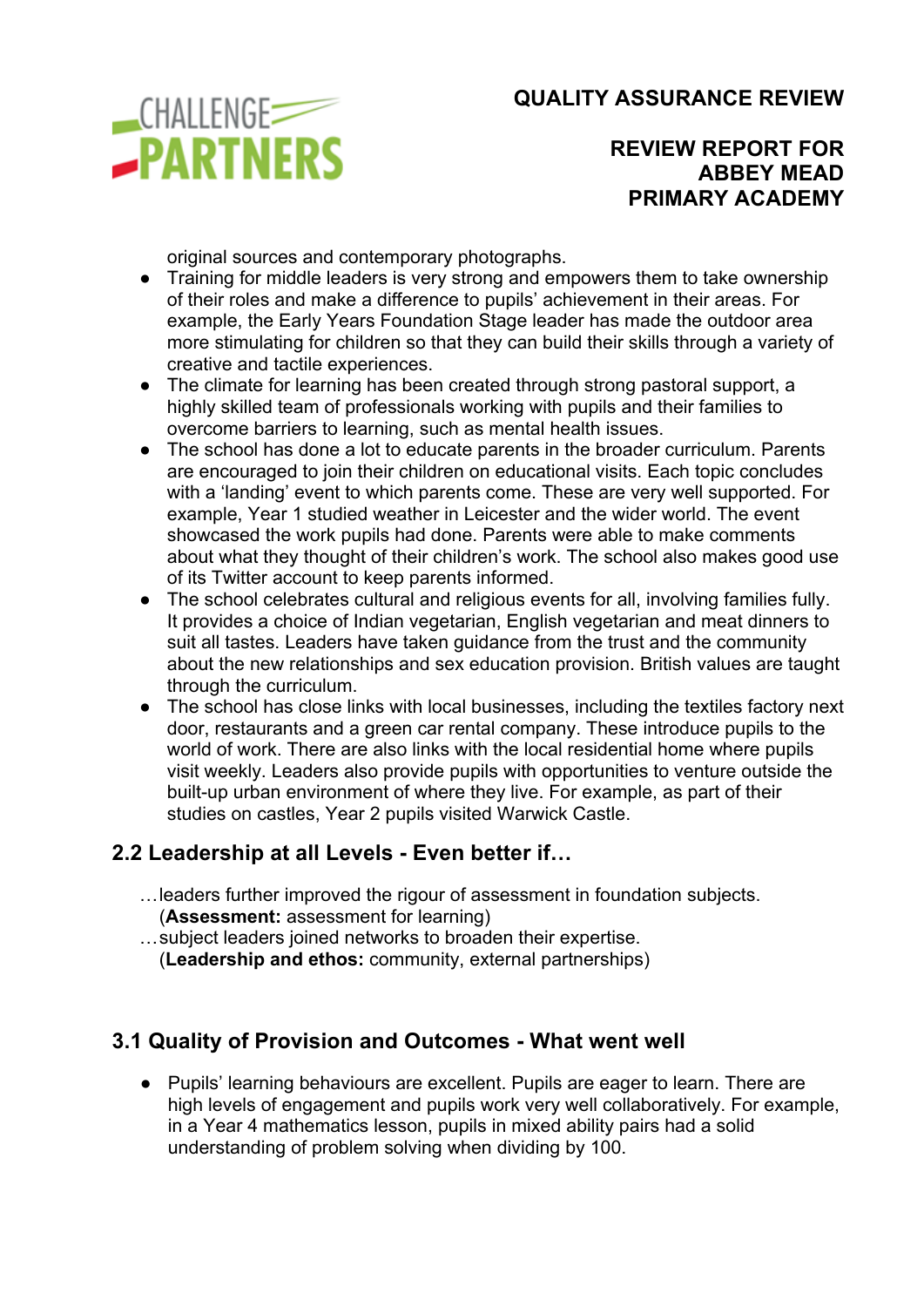

**REVIEW REPORT FOR ABBEY MEAD PRIMARY ACADEMY**

- The quality of teaching is consistent across classes within year groups. Teachers plan together and every pupil has similar access to the curriculum. In Year 1 phonics, teachers were using similar strategies. They were asking pupils to find the split -e in each class. They had differentiated activities for different groups of pupils. Additional adults and students were following the same routines and expectations.
- The use of questioning was similar in all classes in Year 6 English, with pupils developing vocabulary for their final piece of writing about the novel, *Skellig*. Teachers were asking pupils to recall their prior knowledge and identify key features, such as precise verbs and nouns.
- Teachers vary starting points to lessons for different groups of pupils. This makes the pitch and challenge in lessons secure. Teachers move pupils on in their learning when they are ready. In Year 3 English, pupils were learning about adjectives in the book, *Escape from Pompeii*. The most able pupils were writing extended noun phrases first before joining the teacher. An example was, 'The glowing, red river of lava'. One commented, 'We are doing noun phrases: you need more than one adjective, but not too many because it sounds silly!' The others went back to their tables to fill in a 'zone of relevance' activity with the most important noun phrases from the book.
- There is good progression across the school in terms of the development of skills. In reading, pupils have the same goal to comprehend the text. In Year 5 PE, the teacher was developing throwing and catching skills while moving in order to build up to playing a netball game.
- Books show the sequence of learning through a series of lessons, for example in mathematics and writing. A pupil said, 'This lesson we are dividing by 100; last lesson we divided by 10'. Pupils knew how the reading was influencing the writing, such as in Year 3 with the story, *Escape from Pompeii*.
- Teachers' subject knowledge is very strong. They are confident and this enables them to structure the learning well. There was very good teacher modelling in phonics in Reception, and in Year 2, pupils were learning whether a half was equal or not equal.
- Teachers use the resources well, especially in mathematics, to develop pupils' understanding, such as around place value.
- In 2019, attainment in reading and mathematics by the end of Year 6 was high. Attainment in writing was broadly in line with the national average. Progress was average in reading and above average in mathematics but well below average in writing. The difference is partly explained by a 'bulge' class that joined the school in Year 5 with little English and lower standards in writing. These pupils made faster progress in reading and mathematics than they did in writing.

# **3.2 Quality of Provision and Outcomes - Even better if…**

…working walls were consistently developed to model the learning journey, including key vocabulary and visual aids in English.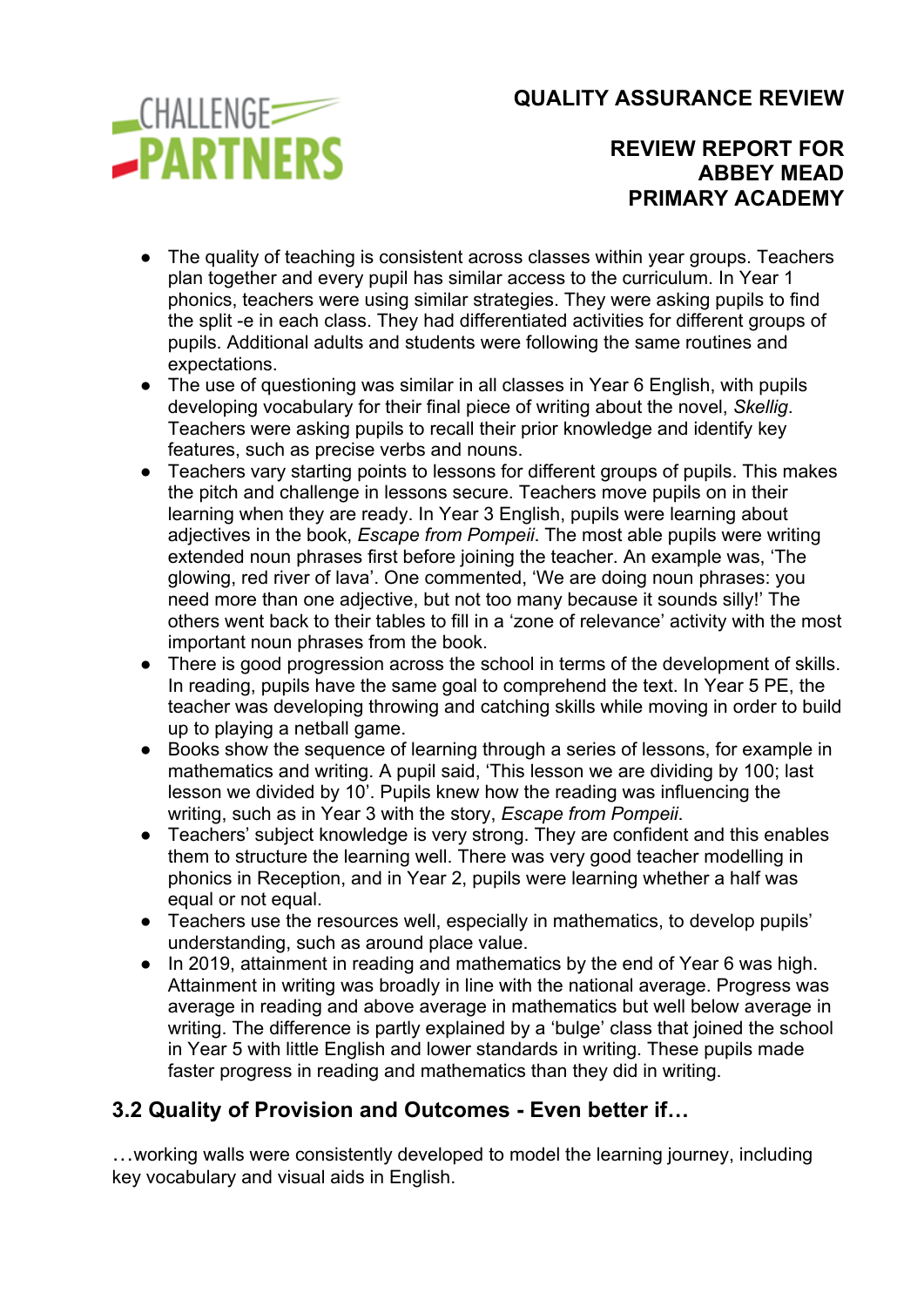

**REVIEW REPORT FOR ABBEY MEAD PRIMARY ACADEMY**

# **4.1 Quality of Provision and Outcomes for disadvantaged pupils and pupils with additional needs - What went well**

- Resources are well adapted for pupils with SEND, such as when a pupil was using a laptop for reading and spelling. In Year 6, the learning was more kinaesthetic and scaffolded carefully. In Reception phonics it was very multisensory, with children using the outdoor area.
- The ethos around SEND is very positive. All pupils are supported, no matter what they need, to succeed. The strong team approach means that no child is left behind.
- Teachers and support staff know the pupils with additional needs well and adapt the learning to suit their individual requirements. The work is pitched well, so that pupils are fully included in lessons.
- The use of additional adults is strong. They are well trained and play an active role in supporting pupils from their different starting points. Additional adults are confident in using their own initiative so that no learning time is wasted.
- Parental perceptions of SEND have changed. There is a much greater acceptance of additional needs. The school's determination to communicate with and educate families comes through.
- The school provides enrichment opportunities for all pupils, including disadvantaged pupils. The school offers equity of provision, resulting in high take up of activities such as coding and eco-warriors.
- The behaviour and attitudes of disadvantaged pupils and those with additional needs are very positive. Where pupils have specific difficulties, these are managed well.
- Disadvantaged pupils and those with additional needs make strong progress. In reading in 2019, the progress of disadvantaged pupils was greater than it was for other pupils.
- There have been no exclusions over the past two years. There is early identification and the school fights for local authority funding for the pupils.

# **4.2 Quality of Provision and Outcomes for disadvantaged pupils and pupils with additional needs - Even better if…**

…teachers considered including pupils with additional needs as much as possible in memorable class activities, especially when the experience of joining in with the others would benefit them.

# **5. Area of Excellence**

None submitted.